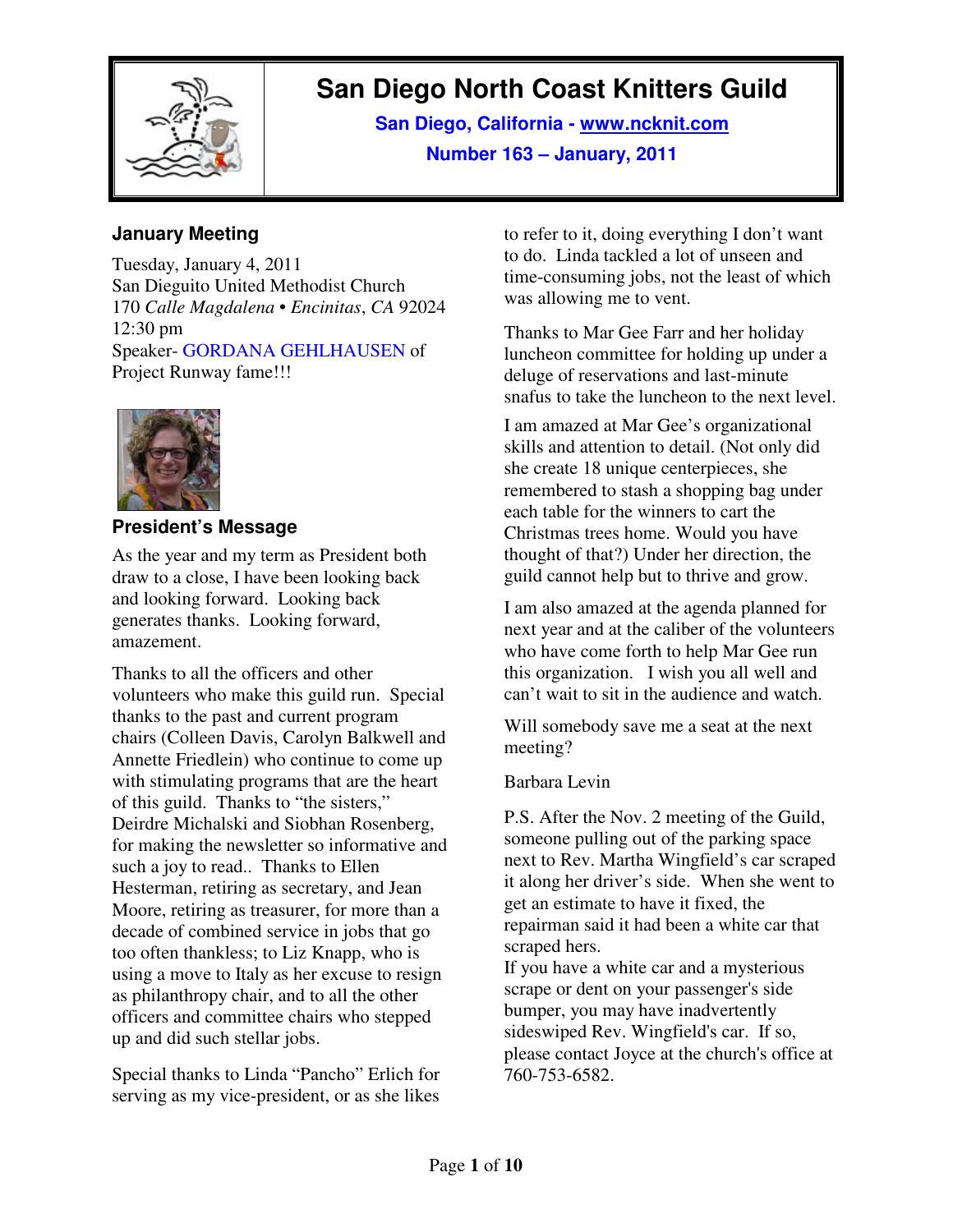#### **Fashion Show Report**

We had a fabulous turn out for our Annual Luncheon & Fashion Show on December  $6<sup>th</sup>$  at Morgan Run in Rancho Santa Fe.

We would like to thank Betty Gregory, Eileen Adler, Colleen Davis, Liz Knapp, Hanna Sudik, Linda Erlich, Sara Stolz, Nancy Muschek, Phyllis Bates, the AKG group, Sandy Smith, Common Threads, Karen Pearson, Evelyn Bareno, Barbara Funkenstein, Debra Hill, Yarning for You, Susan Ludwig, Masumi Aycock, the Black Sheep, Sandy Smith, Cia Bullemer (for Hiya Hiya), Needlecraft Cottage, Tootsie P, Laura Brubaker, Mar Gee Farr, Maria Hoham, Penny Master from La Difference, Marie Studer, Thea & Alex Lazarevic, Hot Doggity Do's, Virginia from Tootsie P, and the Spa at Morgan Run as well as our anonymous members who all so graciously donated items for our raffle.

Thank you to our Vendors… Clever Knits, Knitting in LaJolla, Marie Studer Designs – Carlsbad, Needlecraft Cottage, Rachael Levine Jewelry, The Button Lady, The Grove and Tootsie P.

Many Many thanks to Nancy Muschek for taking and coordinating the reservations & check-in with Sandy Frunzi & A.J. Jachym, her helpers, Barbara Funkenstein for booking Vendors & finding raffle items, Betty Gregory for raffle items (and stuffing Sandy's Sock Monkey), Myra Lehmann for finding our pig pattern & being the liaison with the Polinsky Center and especially being the best photographer we could wish for, Diana Rathbun, Maribeth Hull & Sara Stolz for coordinating the fashion show, Linda Erlich for narrating the fashion show and pulling the "lucky" numbers, Gwen Nelson, Janet White, Joyce Raymer, Kathy Christensen for selling raffle tickets, Marilyn Anderson, Stephanie Moseley & Barbara Levin for their help at Morgan Run.

We also want to thank our members who submitted garments to the fashion show, Sara Stolz, Anna Walden, Toni Wong, Eileen Adler, Laura Brubaker, Rosie Berkowitz,

Cia Bullemer, Betty Gregory, Sandy Yayanos, Phyllis Bates, Maria Hoham, Stacey East, Ellen Hesterman, Colleen Davis, Annette Freidlein, Virginia Gibbs, Helene Lidge, Willa Cather, Susan Ludwig, Mimi Sevin, Sandy Smith, Liz Knapp, Ellen Magee, Lois Watson, Linda Erlich, Lisa Limber, Mary Brown, Lupe Smith, Barbara Levin, Amy Nichols, Paulette Sexton and our fill-in models... Carolyn Simpson, Rachael Levine, Mary Beth Hull and Keith! The garments this year were outstanding!

A Special Thank You to everyone who has donated their ideas, time and creative talents to make the luncheon a wonderful afternoon and especially those members who have knitted and donated animals for the children at the Polinsky Center. Our "Barn Yard" (made by Jim Farr) has been emptied and all of the animals have been delivered to the children. I hope I haven't forgotten anyone; we all can hardly wait to do it again next year.

Respectfully submitted, Mar Gee Farr and committee.

#### **Models in the Fashion Show:**

EileenAdler PhyllisBates Rosie Berkowitz Mary Brown Laura Brubaker Cia Bullemer Willa Cather Colleen Davis Stacey East Linda Erlich Annette Friedlein Virginia Gibbs Betty Gregory Ellen Hesterman Maria Hoham Mary Beth Hull Keith (waiter) Liz Knapp Barbara Levin

Rachel Levine Helene Lidge Lisa Limber Susan Ludwig Ellen Magee Mary Nichols Mimi Sevimli Paulette Sexton Amy Sheridan Carolyn Simpson Lupe Smith Sara Stolz Anna Walden Lois Watson Jan White Toni Wong Sandy Yayanos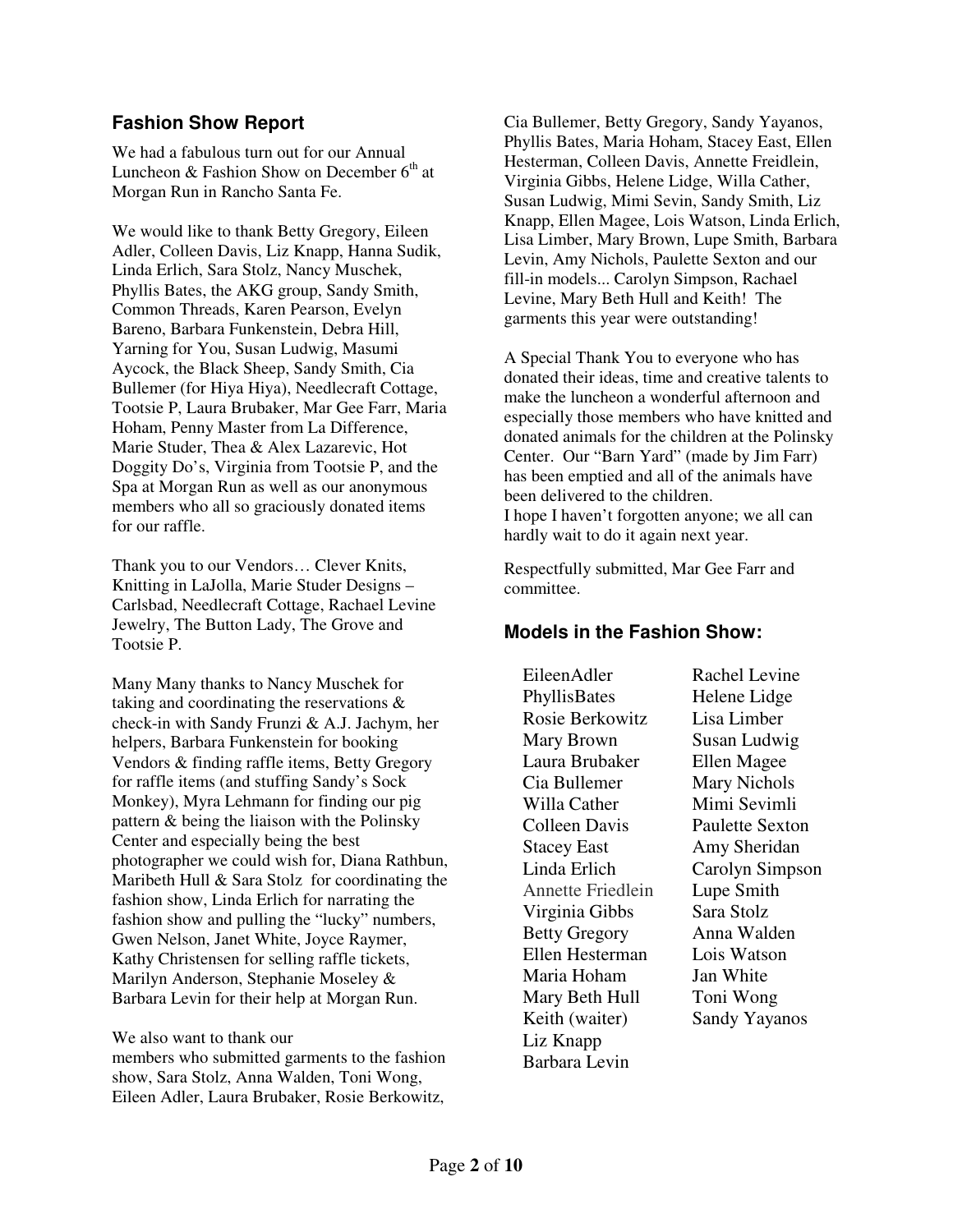Here are a few of the fashions from the 2010 Holiday Luncheon. For more examples, see our website: www.ncknit.com/gallery.html































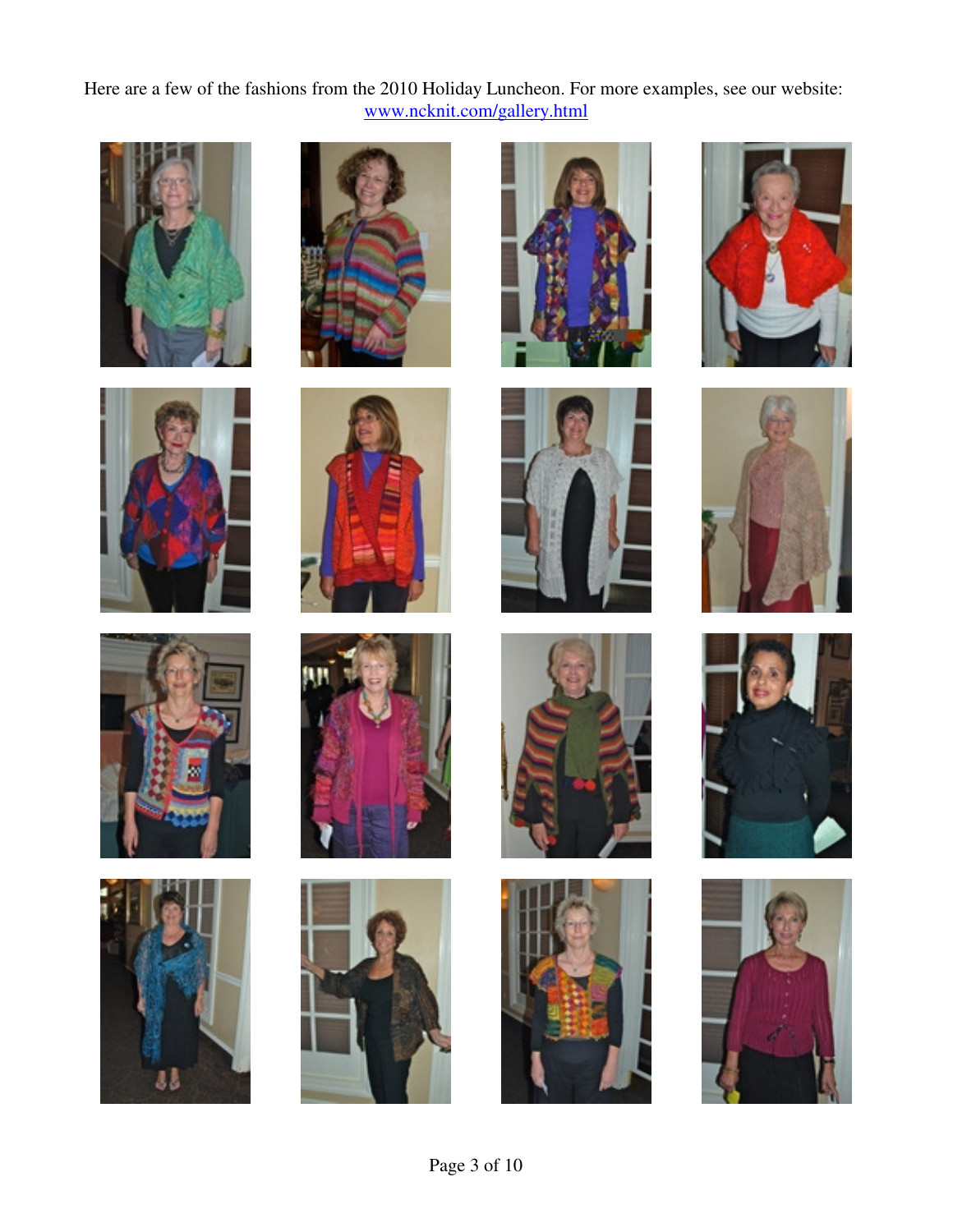#### **2011 Program Agenda**

 January 4th - Gordana Gehlhausen -- Knitwear designer and Project Runway contestant - **Gordana Gehlhausen,** our first program speaker for 2011 is originally from former Yugoslavia, and grew up in a small Serbian Village in Bosnia. She has always been very creative and had a unique style of dress, crocheting her first sweater when she was only seven years old. Gordana attended college in Germany, earning a Linguistics degree before she moved to Atlanta, GA. There, she fine-tuned her design skills by creating a children's line and later moved to Charleston, SC, where she opened her first women's boutique, GOGA. While still maintaining her store in South Carolina, Gordana recently relocated to San Diego and opened her second women's wear boutique, GOGA by Gordana, featuring her own designs.

- February 1st Arline Fisch –Knitted wire jewelry designer.
- March 1st Maureen Mason-Jamieson Trunk Show and Workshops. Workshops (March 2 and 3) will include: Collar Obedience Training; 3 hours of Japanese Knitting techniques; Top Ten Knit Tips; and Picture Perfect Intarsia
- April 5th Hat Fashion Show- Our own Sara Stolz will coordinate.
- May 3rd Cia Bullemer interviewed by Sandy Smith about becoming a designer.
- June 7th Exchange program with the Riverside Guild- Their 2-ball Challenge and results.
- July 5th Potluck
- August 2nd Susan Lazear –Fashion Update from Pitti Filati in Florence Italy
- September 6th- In-House program by AKG group (our Friday AM San Marcos Group). topic TBD.
- October 4th In-house program—Colleen Davis -- Color Gradation, Color Mistakes and Color Magic.
- November 1st –Barry Klein- Designer and owner of Trendsetter yarns
- December 5th Holiday Luncheon & Fashion Show
- **Reminder: Bring Annual Membership form and check to Jan. meeting or mail ASAP!**

![](_page_3_Picture_14.jpeg)

#### **Retreats**

#### **January 17-20, 2011-** Retreat Reminder

 There is still time to make a reservation for the January Temecula Vina de Lestonnac retreat. It will be held from Monday, January 17, 2011 through Thursday, January 20, 2011 . The total cost, including eight meals, will be \$375.00 for single occupancy and \$285.00 each for double occupancy. To secure a spot please send your nonrefundable deposit of \$75.00 for a single and \$57.00 each for a double to:

> Jean Moore 4050-50 Porte La Paz San Diego, CA 92122

The final payment of \$300.00 for a single or \$228.00 each for a double is due on or before our January  $4<sup>th</sup>$  guild meeting. Please make your checks out to SDNCKG. The Vina de Lestonnac web site is www.vinalestonnac.com

**Save the Date:** Mark your calendar for our La Casa de Maria spring retreat: The dates are May 23-May 26, 2011. Details to follow in the next newsletter.

Jo-Ellen Gould, Retreat Coordinator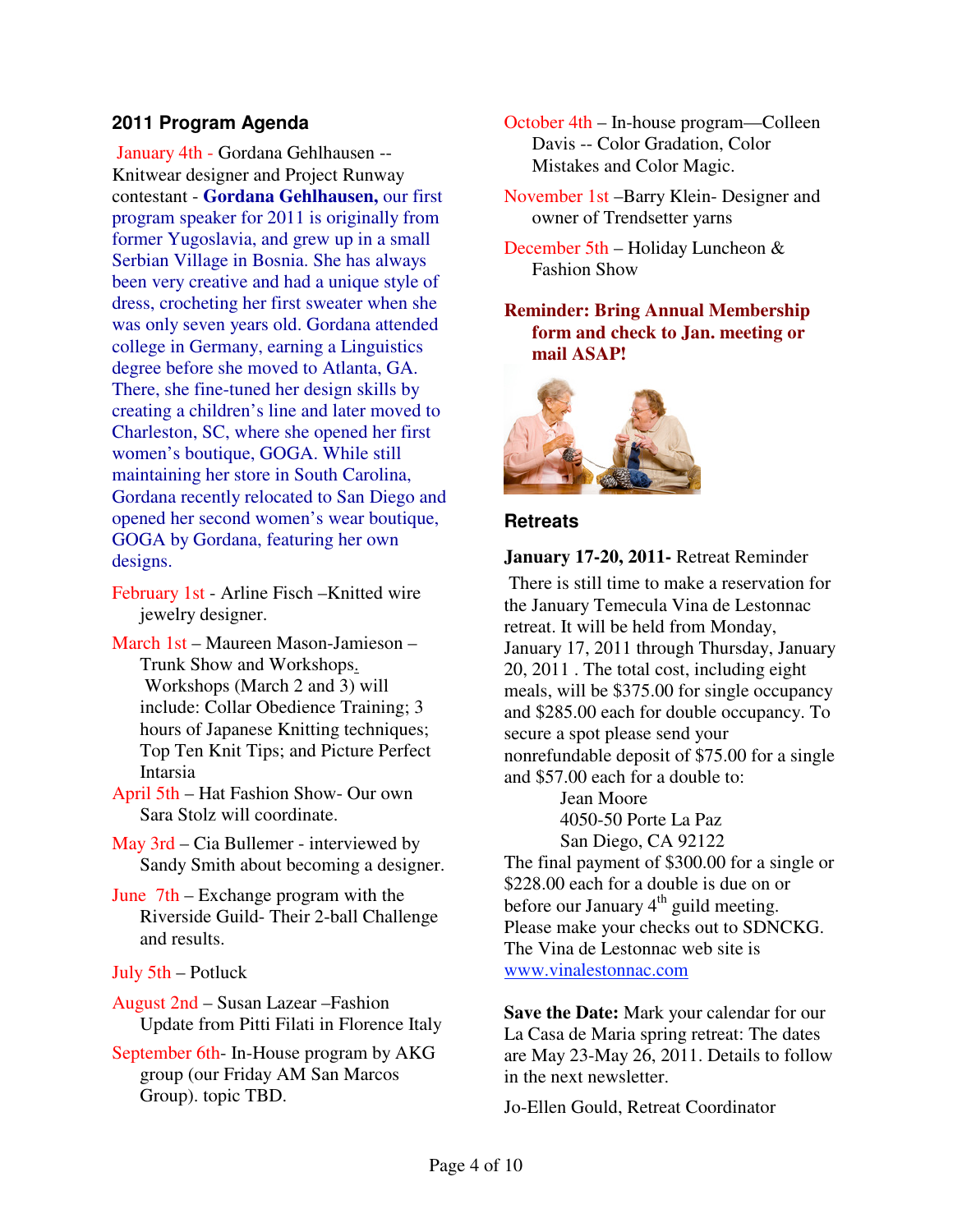## **Highlights of November Meeting**

San Diego North Coast Knitters General Membership Meeting Tuesday, November 2, 2010 - 12:30 p.m. 143 members and guests present

Barbara Levin opened the meeting by greeting guests and members and announced that new members joining the last three months of the year will not be charged a fee for 2010. The library will be closed for inventory and will re-open at the January meeting. The new Guild officers are MarGee Farr, President; Willa Cather, Vice-President; Maureen Rukstalis, Secretary; and Kathy Christenson, Treasurer. Nancy Muschek reminded members that November 26 was the deadline for making reservations for the holiday luncheon. Liz Knapp collected the stuffed "piggies" that will be used as centerpieces at the luncheon and modeled examples of scarves and hats that will be kitted for next year's charity projects. Willa Cather talked about her beaded pouch MTM class and Liz Knapp encouraged members to sign up for her MTM class on Ravelry. There will be no newsletter in December.

The program was conducted by our own Lisa Limber who gave an informative presentation on "Designing for Your own Style". Lisa has been a dedicated knitter for 36 years and is a yarn representative, designer and instructor. She was assisted by a panel of Guild members composed of Nancy Muschek, Stacy Smith, Donna Royal and Sandy Yayanos. We were urged to wear clothing that suits our own personal style and not to be influenced by current fads. Emphasis was placed on the need to choose colors that work for us and not those used in yarn store samples or magazines. We were also reminded that since we live in southern California, bulky yarns and cold weather styles are not appropriate. Proper

gauge is very important; and working a pregarment swatch, a necessity. Among the tips offered by the panel was the option of vertical knitting. This sideways technique allows for adjustments to be made during the knitting process that results in a custom fitted garment. To conclude her presentation, Lisa urged members to patronize local yarn shops as so many of them are losing out to the internet. Linda Erlich conducted the show and share.

Ellen Hesterman, Secretary

![](_page_4_Picture_6.jpeg)

## **Proposed Board for 2011**

President**-** Mar Gee Farr Vice President- Willa Cather Treasurer- Kathy Christensen Secretary- Maureen Ruckstalis Programs- Carolyn Balkwell & Annette Friedlein Membership- Stacy Smith Retreat Co-Ord.- Jo Ellen Gould Holiday Chair- Margee Farr Historian- Ellen Magee Librarian- Nancy Muschek Membership Directory- Sheri Fisher Photographer- Barbara Levin & Myra Lehman Del Mar Fair- Kathy Christensen MTM- Eileen Adler & Susan Ludwig Webmistress- Heather Broadhurst Philanthropy- Linda Erlich Newsletter- Barbara McCroskey

Reminder: Bring Annual Membership form and check to January meeting, or mail it ASAP!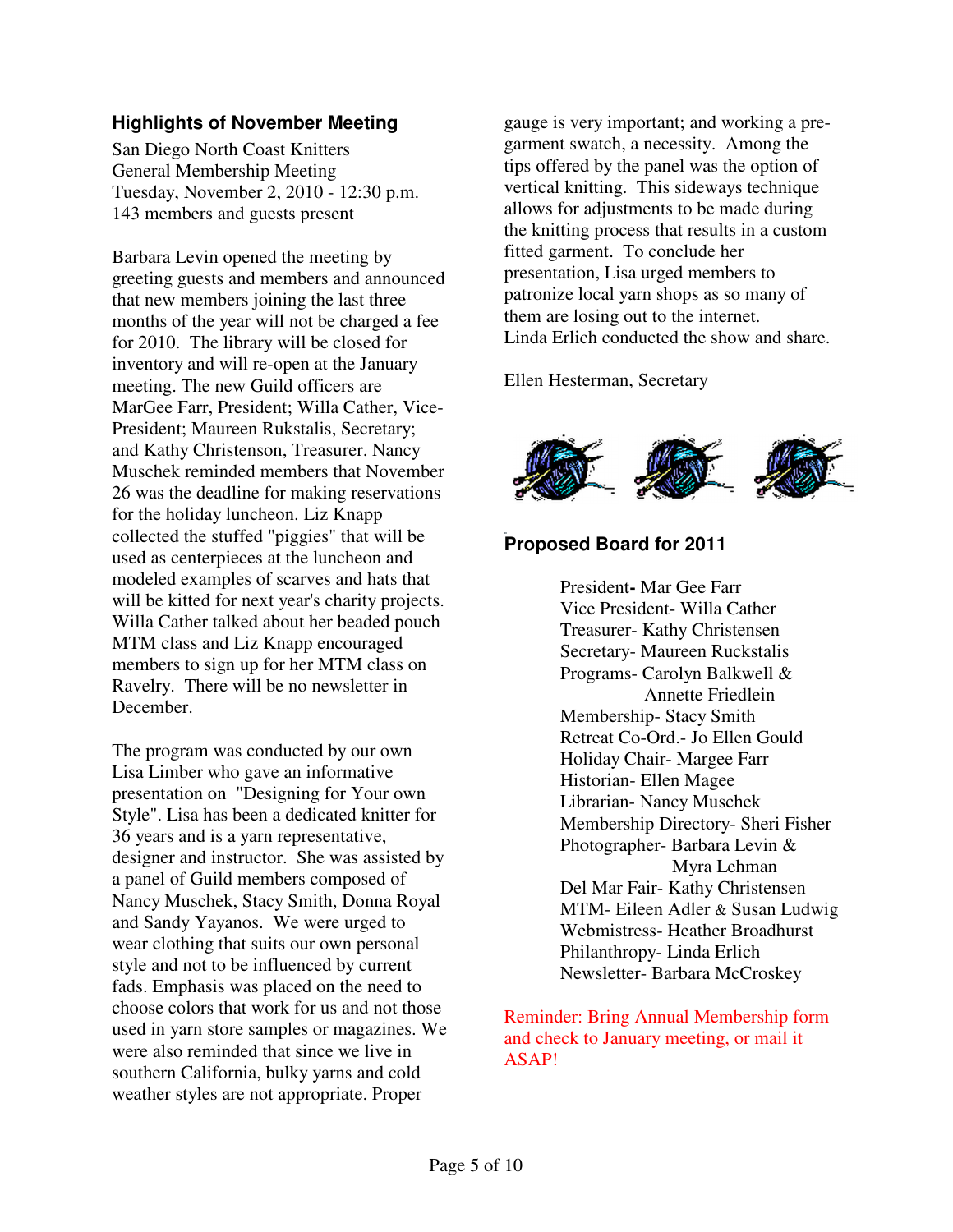## **Sharing from November's meeting**

![](_page_5_Picture_1.jpeg)

Baby Crib Blanket- Cia's own pattern; knit Louet Gems Chunky yarn.

![](_page_5_Picture_3.jpeg)

Cia Bullemer- Tunic-Cocoknits pattern, "Leisl", designed by Julie Weisenberger; knit in Louet Euroflax, cranberry colorway; this garment was made without the pockets.

Shiela Kirschenbaum-Jacket- Lisa Limber's pattern, "Santorini" from her book, Knitting in the Sun; knit with Louet Euroflax in Neptune colorway.

![](_page_5_Picture_5.jpeg)

![](_page_5_Picture_6.jpeg)

Virginia Dewey-Tee- short-sleeved, knit with sock yarn in blues and greens. Patterns and needle sizes changed often throughout.

Mimi Sevimli- Vest- "Cul de Sac" pattern; knit in Eucool, designer's choice by Elsebeth Lavold; 75% wool and 25%eucalyptus fiber, in burgundy colorway on #4 needles.

![](_page_5_Picture_9.jpeg)

![](_page_5_Picture_10.jpeg)

Sandy Yayanos-Knitted toys-Creative Knitting and Lion Brand patterns, made from stash yarns for donations.

![](_page_5_Picture_12.jpeg)

![](_page_5_Picture_13.jpeg)

![](_page_5_Picture_14.jpeg)

Elizabeth Primrose-Smith

| Wrist warmers, "Sand  | Child's cardigan        |
|-----------------------|-------------------------|
| and Sky" Creations    | hoodie-Pattern from     |
| pattern, knit in      | Creative Knitting Sept. |
| Chanteleine           | 2010, knit in Berroco   |
| superwash wool, green | Comfort, nylon/acrylic  |
| colorway.             | yarn, in green and gray |
|                       | colorways.              |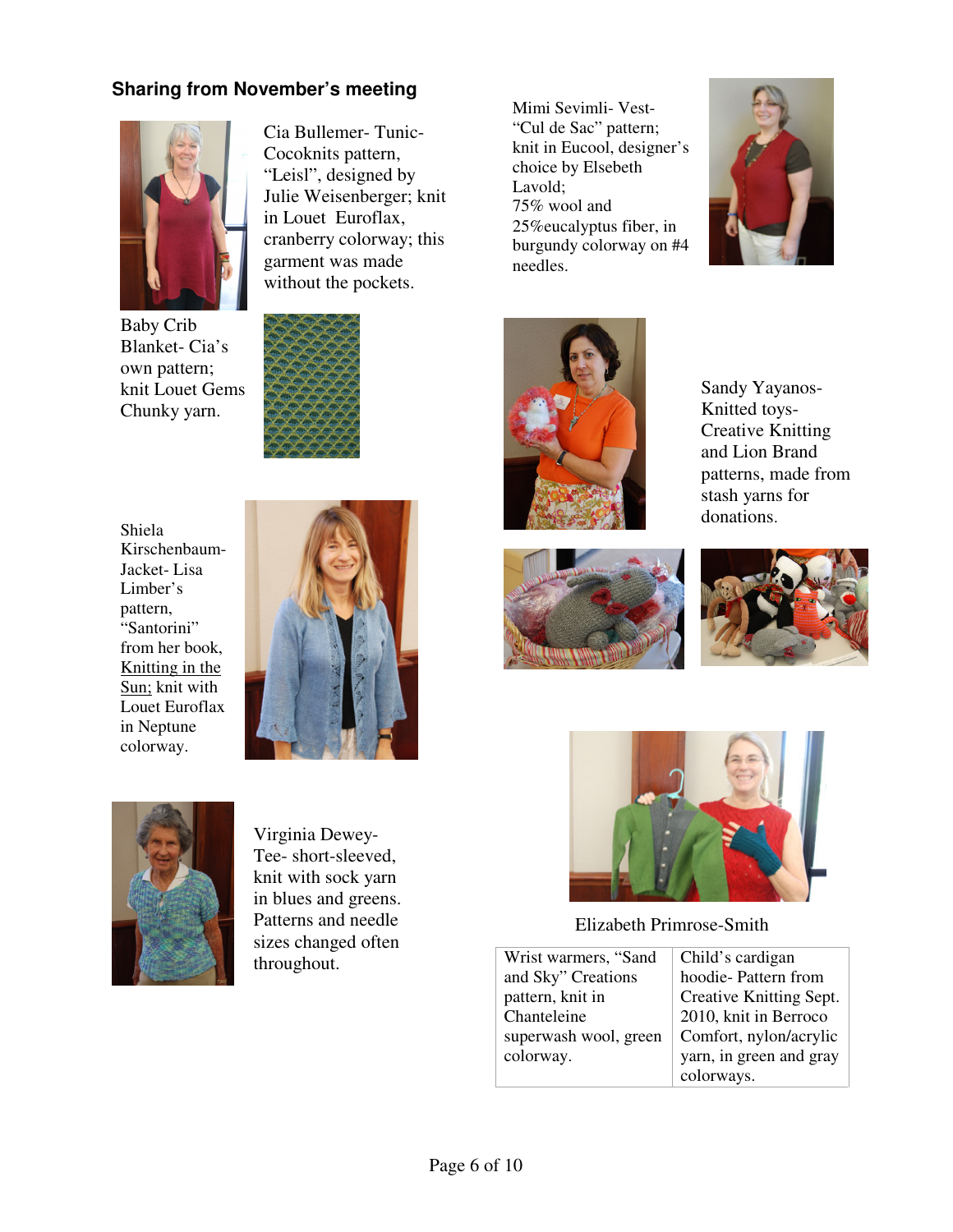## **November Sharing, Continued**

Rosie Halvorson- Thrummed Bed Socks-Sirdar pattern in Debbie Bliss Cashmerino, with alpaca/merino thrums.

Mary Brown- Huicholes wool yarn painting, with the multicolored yarn embedded in beeswax; created by the Huichol Indians in the Nyarit state of Mexico, the paintings contain symbols meaningful to the people about their religion and culture.

## **Library News**

The library inventory is complete; we have 168 books and 14 videos. I have categorized the books as follows:

Adult Garments Baby and Children books Caps, Socks, Ponchos and misc. Pets and Toys **Needlecrafts** Educational Crochet and Videos

If you take a book to look at during the meeting, it would be really helpful if you tried to return it to the correct section.

 We are still missing a few things from the last inventory, so if you discover you have two Kaffe Fasset books, Meg Swansen's "A Gathering of Lace" and the third video in the series by Elizabeth Zimmerman, we would love to have them returned.

There are 13 new arrivals, so be sure to take a look in January.. Happy New Year! Nancy Muschek- Librarian

## **Get Well note**

The day before the Fashion Show, Ellen Magee fell while walking her dog, and broke her wrist.

#### **Miscellaneous notes**

Janet White is looking for a "Golden Girls" living situation with a like-minded person (or persons).

She is hoping to find either an established home or women interested in looking for a large house to rent with a goal of reducing expenses and increasing fun! Please email her at janetbwhite@hotmail.com or call her at 619-929-2548 to talk about the possibilities.

**Membership Directories** will be printed in March and distributed at the April meeting, so please get your dues and form in ASAP.

![](_page_6_Picture_15.jpeg)

## **Ridesharing**

If anyone in the Hillcrest area could offer a ride to a member there, please contact Eileen Adler, 858-731-1921.

![](_page_6_Picture_18.jpeg)

**Sub Group meeting Schedule** 

If you'd like to attend a sub group meeting, call the contact listed below first –as sometimes there is a change to the meeting schedule.

**AKG Group**, 9am every Fri, Old California Coffee Shop, Restaurant Row, San Marcos Maggie Dederich, 760-942-4159.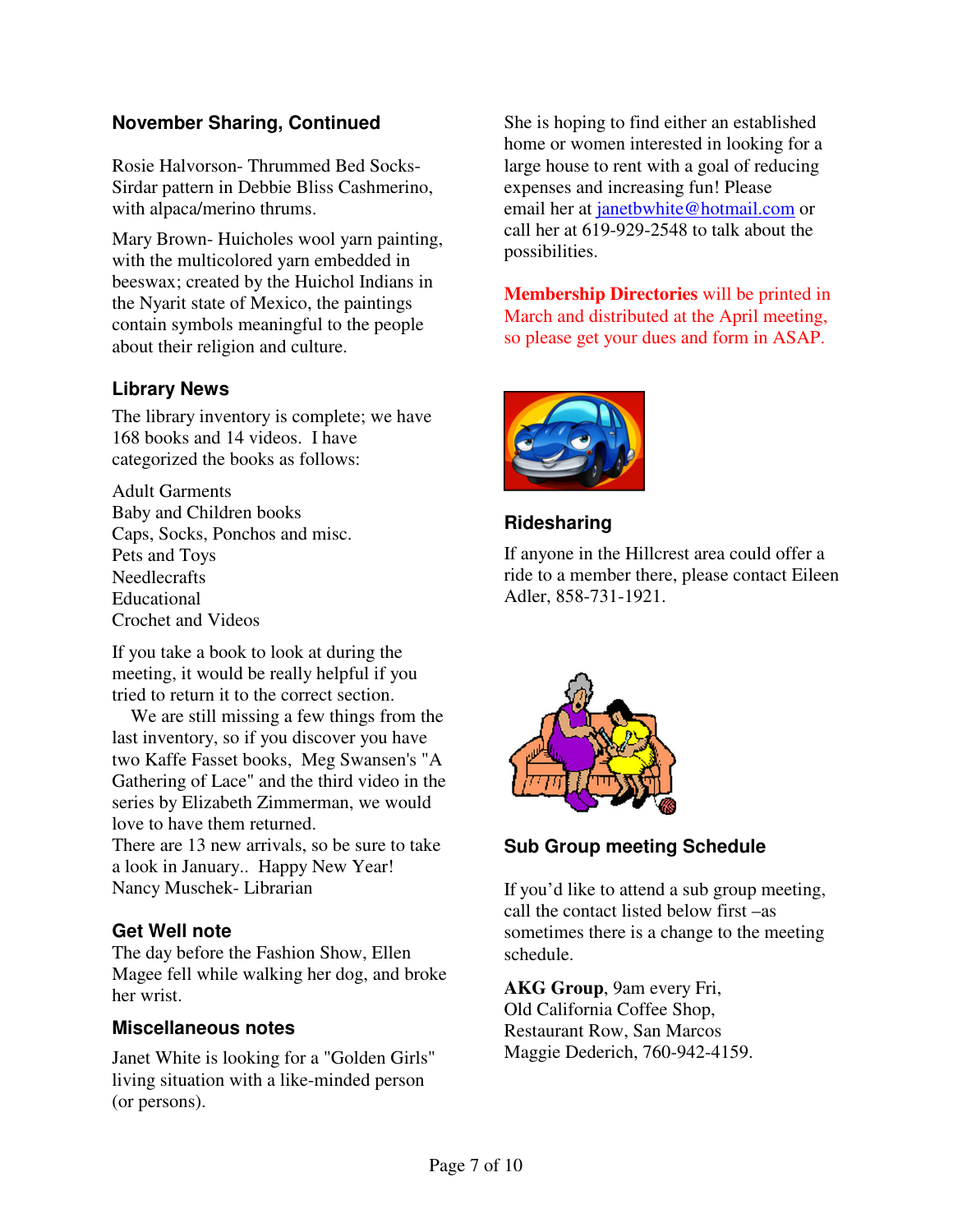**Knit@Nite Group**, 6pm, 1st Wed Jewish Community Center Linda Erlich, 858-759-9509 Check the schedule on the website to confirm dates.

**I-15 Group**, 9am to 11am, 2nd and 4th Wed, Panera in Carmel Mountain Ranch, Mimi Sevimli @ 858-722-8128.

**PA Group**, 1:00pm to 3:00pm- every Monday and Thursday at the Needlecraft Cottage, Call Jean Moore, 858-587-9054, for more information. It's called the PA group, which means we knit practically anything and it is open to practically anybody.

#### **RN Group, which stands for "Rather**

**Normal"** meets on the 4th Tuesday of every month from 10:00am to noon, at the Encinitas Senior Center, 1140 Oakcrest Park Drive (cross street is Balour). Contact is: Gwen Nelson, 760-720-5420.

#### **New Members**

Nancy Lerer 1039 Reliance Way Del Mar, CA 92014 650-823-0981 nancylerer@yahoo.com Ravelry: nelknits

Mary Ann Archbold 1207 Highland Drive Newport Beach, CA 92660 949-610-5982 abtdesigns@hotmail.com

Teresa Ganger 2829 30th St. San Diego, Ca 92104 619-281-1017 tganger@sbcglobal.net

 Ellen Gruer 7525 High Ave. La Jolla, CA 92047 858-459-1875 ellengruer7@yahoo.com

Joyce McCarthy 1370 Chalcedony St. San Diego, CA 92109 858-272-4871 jtimeout@san.rr.com

#### **SAN DIEGO NORTH COAST KNITTERS GUILD**

#### **General Information:**

Our President is Mar Gee Farr; her email is margee15@cox.net.

For a list of Board Members please refer to the Directory. The Web Site address is: www.ncknit.com .

The group is open to all knitters, regardless of skill level.

Dues are \$20 annually and expire for all members on January 31.Those forms and checks will then go to: Kathy Christensen, Treasurer SD-NCKG, 4625 Los Alamos Way #D, Oceanside, CA 92057.

## **CONTACT INFORMATION**

**Newsletter Editor**  Barbara McCroskey Email: bmccroskey@prodigy.net Please send info. to me by the  $15<sup>th</sup>$ !

## **Web Master For Our Web Site**

Heather Broadhurst is the website person, and her email is hinb@boddame.net. Yarn shops are encouraged to check their listings and provide updates to our Web Master. We'd also like to hear about trunk shows and special guest teachers at your shops – we'll put them on the website and in the newsletter.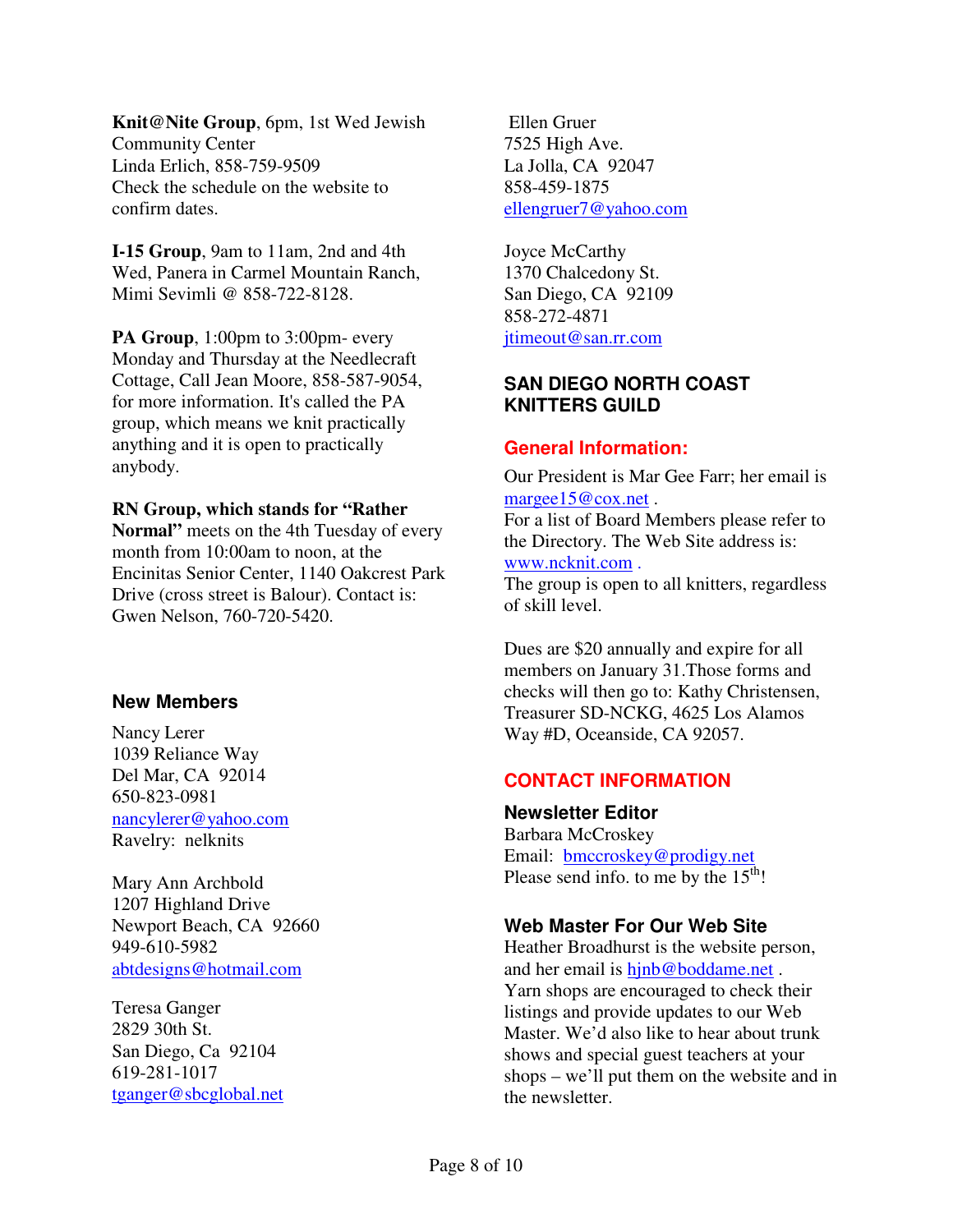For changes, please forward them to: Sheri Fisher at SheriRob1@aol.com. Copies of the 2010 Directory for all Current Members are available at the Guild meeting until they run out.

#### **Past Issues of Newsletter**

It is not possible for the editorial staff to provide past issues of the Newsletter. If you want to be able to refer to previous issues, please create a folder and save them on your computer each month.

## **Via Phone, Email, Mail and Friends**

As secretary of the Guild, Maureen Rukstalis mails get-well / condolence cards to members. Please let her know, via e-mail, of anyone in need of this special service. Contact Maureen at maudan716@sbcglobal.net

![](_page_8_Picture_5.jpeg)

![](_page_8_Picture_6.jpeg)

**Knitting on the Net**  Click on the link and learn something new!

Nancy Bush demo of Estonian lace:

**http://www.youtube.com/watch?v=DR GVsd3Hy4M**

Mitred square knitting:

**http://www.youtube.com/watch?v=or SzHcTWT3E&feature=related**

Adding color to knitting:

**http://www.youtube.com/watch?v=ks cakqPUpvc&feature=related**

Shell lace shawl pattern:

**http://www.knittingonthenet.com/patt erns/shawlshelllace.htm**

Doggie polo sweater-shirt:

**http://berroco.com/exclusives/buster/ buster.html**

Vest with cables and lace:

**http://www.berroco.com/exclusives/ir is/iris.html**

Long vest, nubby yarn: **http://www.berroco.com/exclusives/r eally/really.html**